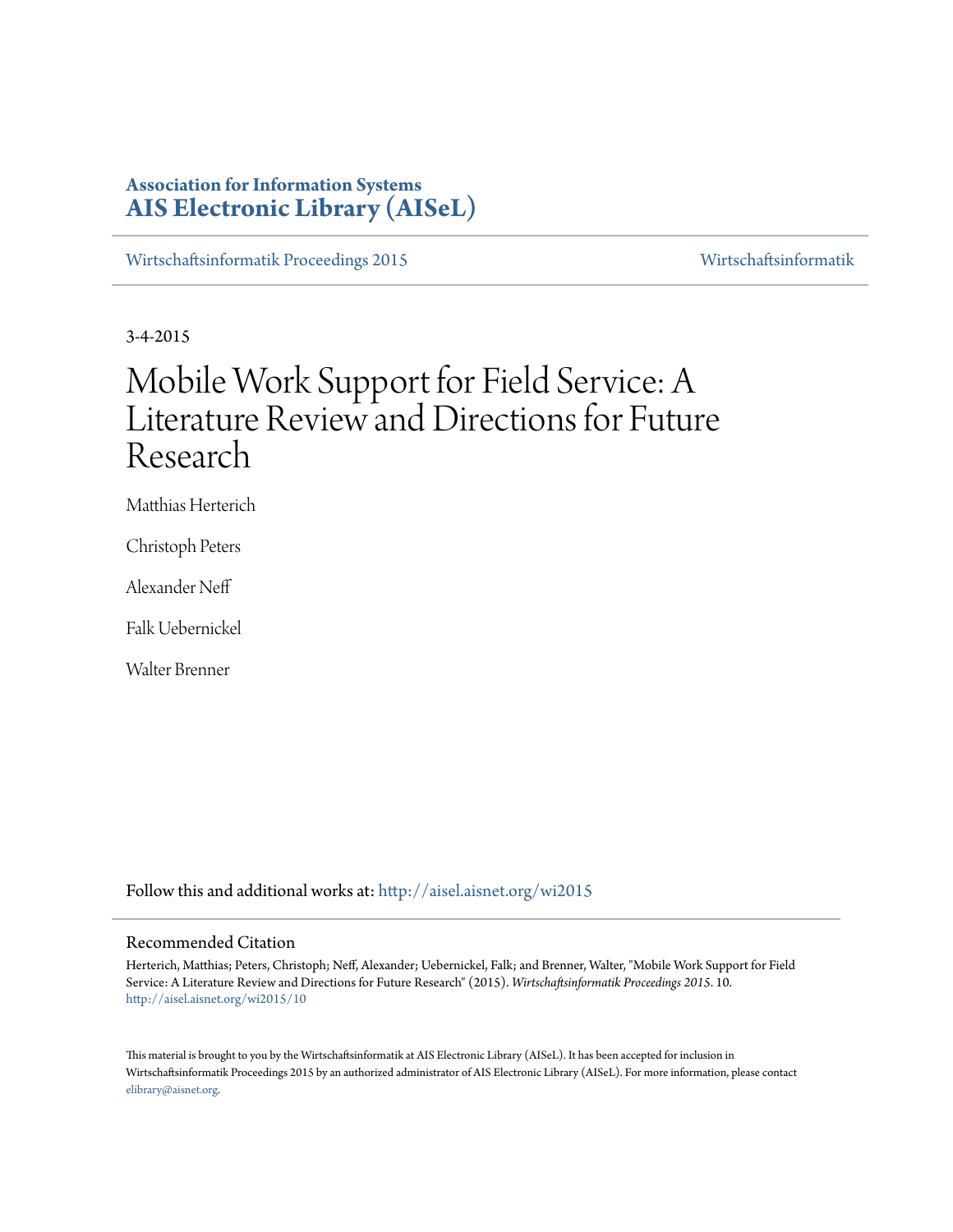## **Mobile Work Support for Field Service: A Literature Review and Directions for Future Research**

Matthias M. Herterich<sup>1</sup>, Christoph Peters<sup>2</sup>, Falk Uebernickel<sup>1</sup>, Walter Brenner<sup>1</sup> and Alexander A. Neff<sup>1</sup>

<sup>1</sup> Institute of Information Management, University of St. Gallen (HSG), St. Gallen, Switzerland {matthias.herterich, falk.uebernickel, walter.brenner,alexander.neff}@unisg.ch <sup>2</sup> Research Center for IS Design, Kassel University, Kassel, Germany christoph.peters@uni-kassel.de

**Abstract.** Advances in mobile technology and wearable devices as well as enhanced integration between information systems (IS) allow greater efficiency and new service offerings. Especially for location-dependent field service scenarios, new opportunities for hybrid value creation arise. Until now, leveraging sensor data of products and mobile work support for field service mostly remains a promising, yet unused potential. Also, first successes are scattered around various industries going digital. Thus, this paper explores the current state of research on mobile work support for field service by using the methodology of a systematic literature review (SLR). Based on a keyword search yielding 1899 contributions and 94 papers that were analysed in-depth, our contribution is two-fold: First, we present a comprehensive overview of the current state of research and central issues for mobile work support throughout the entire service lifecycle. Second, we outline directions for future research and relevant challenges in theory and practice.

**Keywords:** Mobile work support, field service, service science, hybrid value creation, systematic literature review

## **1 Introduction**

In today's digitalized and service-led economy, field service plays an increasingly important role [1]. Heavy equipment machinery in rather product-oriented industries like manufacturing [2–6] or healthcare [7–10] is characterized by a long lifecycle and a high acquisition price. Facing shrinking margins, manufacturers have started to expand their business by also offering maintenance repair and overhaul (MRO) services addressing technical support of such capital goods [2, 4, 11]. Hence, the service business is gaining in importance and becomes more competitive. As the installed base on the clients' site cannot be moved, technical customer service (TCS) has to be sent out to provide on-site service. Products and services become more and more interlinked and combined to so-called product-service bundles resulting in hybrid value creation [12–14]. As field service is characterized by expensive provisioning, it is exposed to three threats [1, 15]. First, partnerships are strengthened in the service business resulting in *more co-creation and a higher complexity in the service ecosys-*

<sup>12&</sup>lt;sup>th</sup> International Conference on Wirtschaftsinformatik,

March 4-6 2015, Osnabrück, Germany

Herterich, M.; Peters, C.; Neff, A.; Uebernickel, F.; Brenner, W. (2015): Mobile Work Support for Field Service: A Literature Review and Directions for Future Research, in: Thomas. O.; Teuteberg, F. (Hrsg.): Proceedings der 12. Internationalen Tagung Wirtschaftsinformatik (WI 2015), Osnabrück, S. 134-148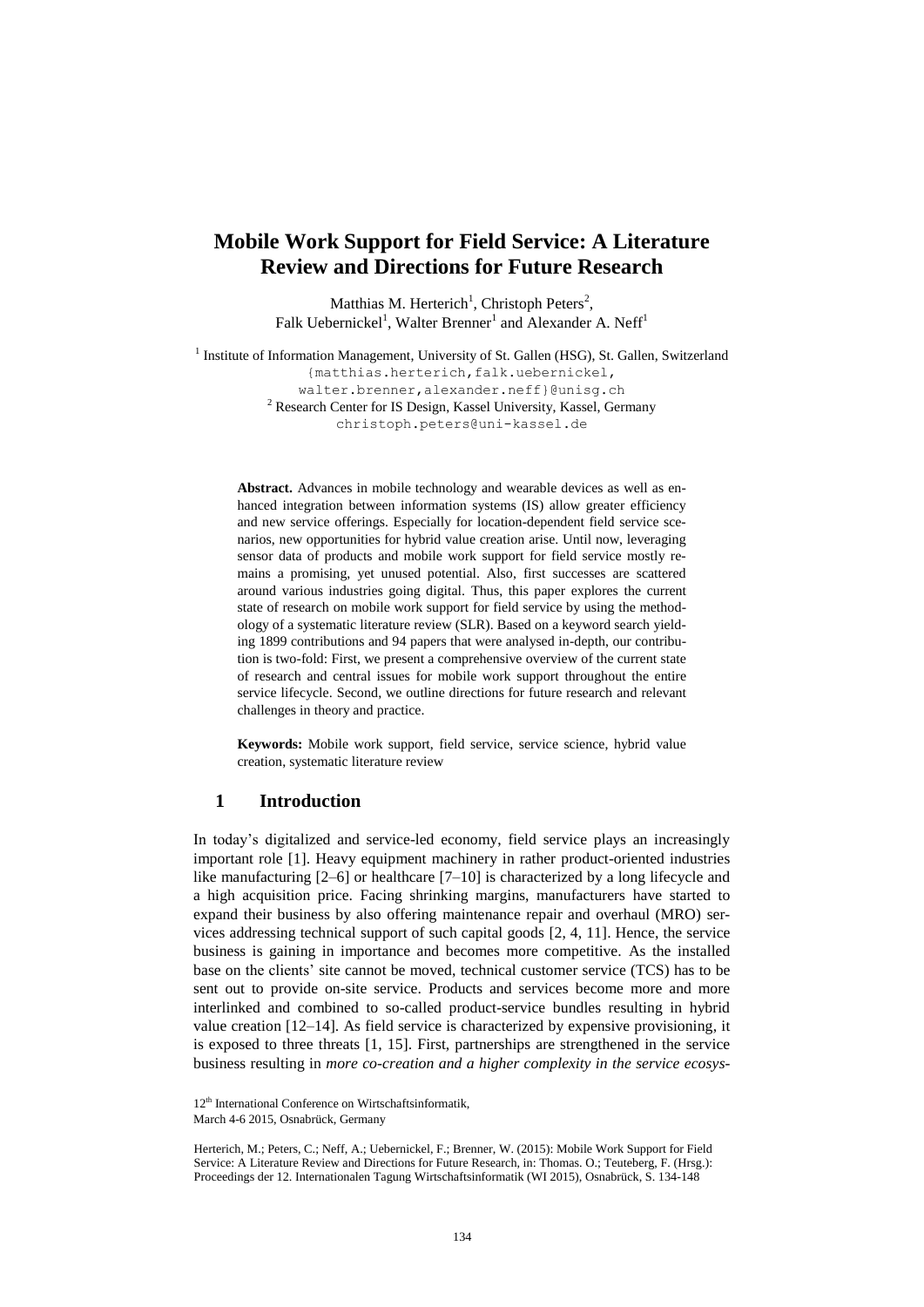*tem* [12]. Product-related information about the installed base is needed to perform highly specialized service resulting in new opportunities for hybrid value creation. Second, organizations face *higher service complexity* as the intricacy of machinery and plants increases resulting in a higher information-intensity [1, 16]. Mobile technology has to be leveraged to provide context-specific information and knowledge for both blue-collar as well as white-collar field service. Third, organizations face a *changing context of the service business* [17]. In terms of labour, the economy is confronted by an aging workforce, and this might increase pressure on the labour market for a mobile workforce. At the same time, service organization might face an increasing percentage of non-experts within their workforce. Hence, it becomes necessary that remote experts provide ad hoc remote assistance leveraging mobile technology. Taking a market perspective, increasing competition as well as cost-pressures in the service business, call for an effective and efficient workforce supported by adequate IS. The importance of leveraging mobile technology for field service has already been recognized in prior work [1, 15, 16, 18–21]. However, applications in practical and productive scenarios were often limited to prototypical implementations due to the prevailing boundaries of technology. Besides solely taking advantage in a private context, trends like mobile computing and consumerization are gaining attention in an enterprise-context. The growing dominance of mobile computing and the natural use of consumer-oriented mobile technology drive innovation and the redesign of organizations' traditional work methods [15, 18]. In particular, mobile work support in for blue-collar service has special requirements concerning user-centricity and interaction as well as the integration of the service process [16]. Emerging technological innovations like augmented reality and wearable computing might be powerful tools to address these specifics and challenges of highly complex service in the field, help to execute service processes efficiently and enable service innovation [13, 22]. The purpose of this paper is to investigate the status quo of how field service is ena-

bled adequately by IS and mobile work support and to derive directions for future research on how to benefit from the technological trends addressed above. Consequently, the following guiding research questions are formulated:

- (RQ1) *What is the current state of research and what are central issues for mobile work support for field service?*
- (RQ2) *What are directions for future research on enabling field service by mobile technology and IS?*

To address the research questions adequately, Webster and Watson [23] claim that it is essential to conceptualize existing knowledge on a topic before conducting a SLR. The concept of service has been defined differently in several fields of research. Our understanding of service draws on the service-dominant (SD) logic that was significantly shaped by Vargo and Lush [24] and taken up by Chesbrough and Spohrer [25] within the field of marketing. Rai and Sambamurthy [13] draw on this foundation by emphasizing the relevance of IS. Within the scope of this paper, service is understood within this business context following the SD logic. Furthermore, Maglio et al. [26] claim that research on service science should take a systems perspective. Since ser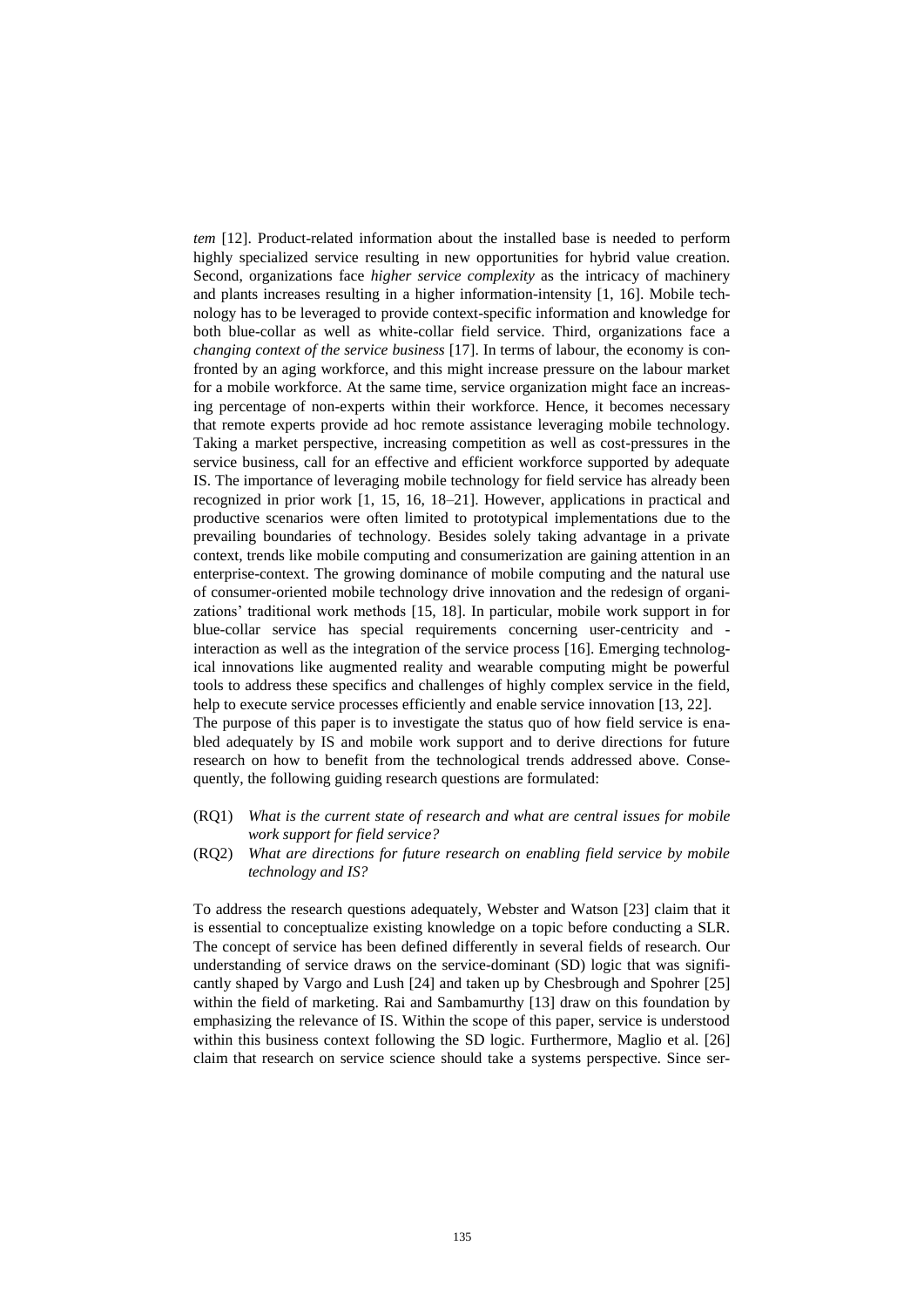vice systems can be characterized as complex socio-technical systems [20, 26], adequate IS and mobile technology support play an ever more important role in the development and operation of such service systems [19]. Böhmann et al. [19] identify *service architecture*, *service systems interaction* and *resource mobilization* as relevant areas for service systems engineering. Research on service architecture, focusing on developing modular architectures for integrated solutions and proper interaction within and between service systems, seems to be important. Digitalization, the internet of things (IoT) and recent technological advances in mobile technology can be considered as a game changer for location- and context-dependent field service and support new interaction models and scenarios for hybrid value creation. Hybrid value creation aims at bundling services and products into innovative offerings [12, 13, 27]. [Table 1](#page-3-0) provides a brief overview of definitions of the most relevant concepts used within this paper to develop a common understanding for our investigation.

**Table 1.** Definitions of relevant concepts

<span id="page-3-0"></span>

| Concept  | Definition                                                                  | Sources  |
|----------|-----------------------------------------------------------------------------|----------|
| Mobile   | The concept of mobile work refers to mobile workers performing mo-          | [7, 28,  |
| work     | bile tasks in a mobile context across locational, temporal and contextual   | 291      |
|          | boundaries by means of mobile technology support.                           |          |
| Service  | Application of specialized competence (knowledge and skills) through        | [19, 24] |
|          | deeds, processes, and performances for the benefit of another entity or     |          |
|          | the entity itself.                                                          |          |
| Service  | Represent any value co-creation configuration of people, technology,        | [26, 30] |
| system   | value propositions connecting internal and external service systems         |          |
|          | between service providers and service customers.                            |          |
| Field    | Facility-based service refers to on-site service delivery, whereas field-   | [1, 15,  |
| service  | based service (after-sales support) is adducted at the customers' facility. | 16, 19]  |
| Hybrid   | The process of creating value (hybrid products) by combining products       | [12, 27] |
| Value    | and services into innovative offerings.                                     |          |
| Creation |                                                                             |          |

## **2 Methodology**

Okoli and Schabram [31] discuss different types of literature reviews. For answering the research questions stated above, the methodology of a SLR based on an established framework seems an adequate approach as it provides a highly rigorous foundation for advancing knowledge and uncovers areas where future research is needed [23, 31]. For the sake of following a rigorous approach, we adapted the methodology by vom Brocke et al. [32] based on Webster and Watson [23]. This approach was chosen since it provides highly actionable and consistent guidance for synthesizing the findings of existing work and deriving directions for future research.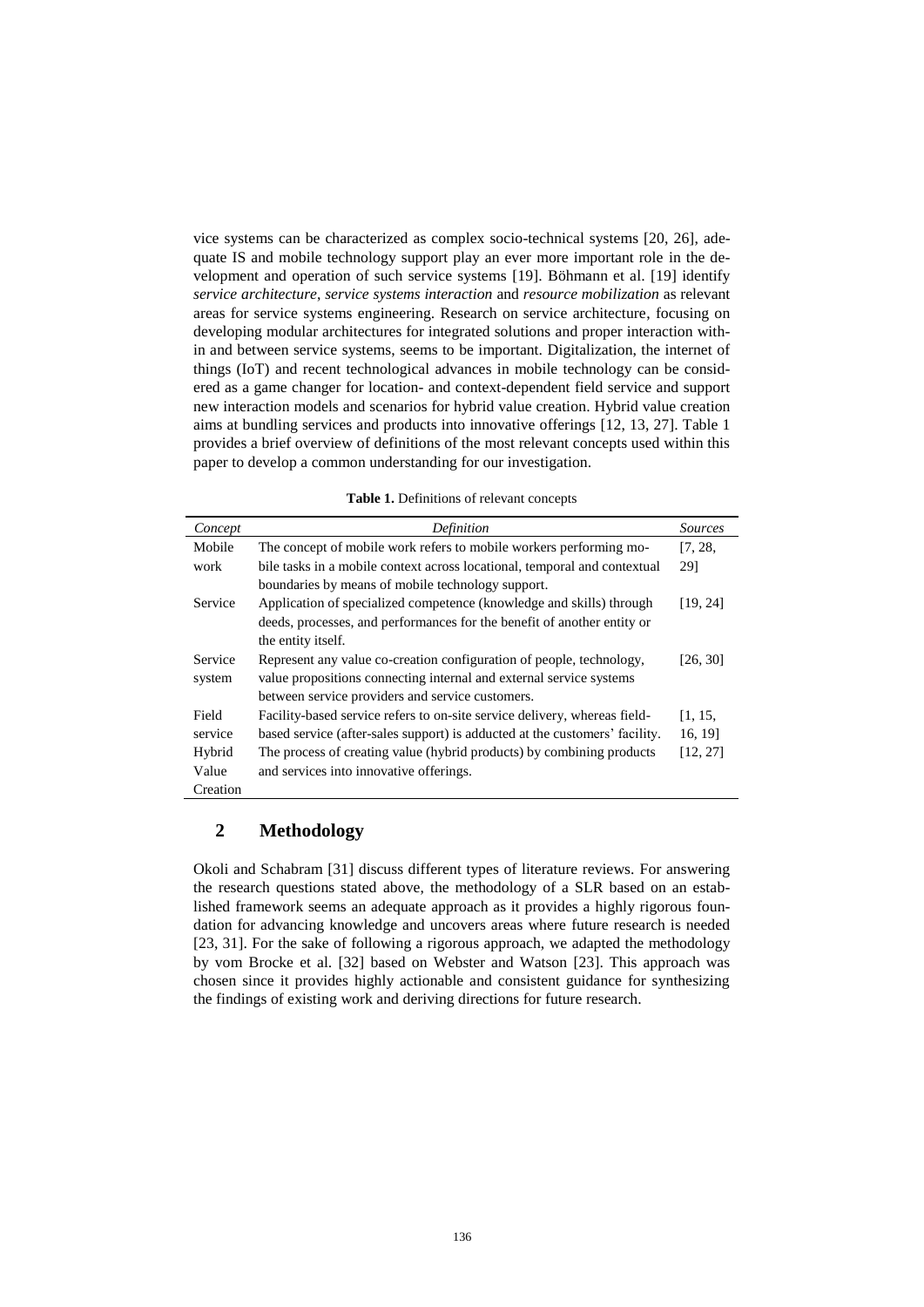#### **2.1 Search Strategy**

The search strategy comprises the determination of the population, the selection of resources, the derivation of search strings, and the inclusion and exclusion criteria.

**Population.** We only allowed peer-reviewed journals in the first place. As the topic also involves technical aspects and focuses on the IS domain, major IS conference proceedings were considered as well [33]. Thus, AIS Electronic Library (AISeL) was added to target major IS conference proceedings besides the major scientific databases listed in Table 2. Taking the introduction of the iPhone in 2007 as a milestone, we analysed papers published during the last ten years.

**Search Terms.** With regard to the research questions, an initial set of keywords was used. Based on screening titles, abstracts and keywords, the initial keyword list is iteratively supplemented by adding additional terms addressing technical support for mobile work. Performing the search with permutations of the final keywords *(mobile application, mobile computing, mobile device, mobile system, mobile service, mobile support, mobile work, after-sales service AND field service, maintenance and repair, service technician, customer service)* yielded in a total number of 1899 publications. **Inclusion and Exclusion Criteria.** By reading title and abstract and keywords of the publications, the following criteria were applied. First, we included publications meeting at least one of the following criteria:

- 1. Mobile work or service provisioning supported by mobile technology is a central topic of the publication.
- 2. Field service is a central topic of the publication.
- 3. Mobile work support by mobile devices and/or mobile information systems is addressed within the publication.

Second, articles that do not focus on mobile work support and service enablement by IS and/or other technical systems, were excluded. In addition, we excluded publications that exclusively analyse dedicated technical aspects of a mobile IS (e.g., papers on security in the context of wireless communication technology, network infrastructure, and mobile application development). We also excluded publications taking a technical service perspective (e.g., web services, mobile electronic services, papers addressing the concept of service-oriented architecture).

#### **2.2 Relevant Literature**

[Table 2](#page-5-0) provides an overview on the results of our search. With the application of inclusion criteria, the relevant papers could be narrowed down to 198 publications. An article was included in the event that one of the inclusion criteria matches. Applying the exclusion criteria, we skimmed over the publications and excluded 119 papers leaving us with a set of 79 papers obtained from keyword search after eliminating duplicates. In order to obtain a comprehensive set of publications, we conducted a forward and backward search. Especially in a multidisciplinary field of research across multiple research domains, this step is crucial for identifying literature that is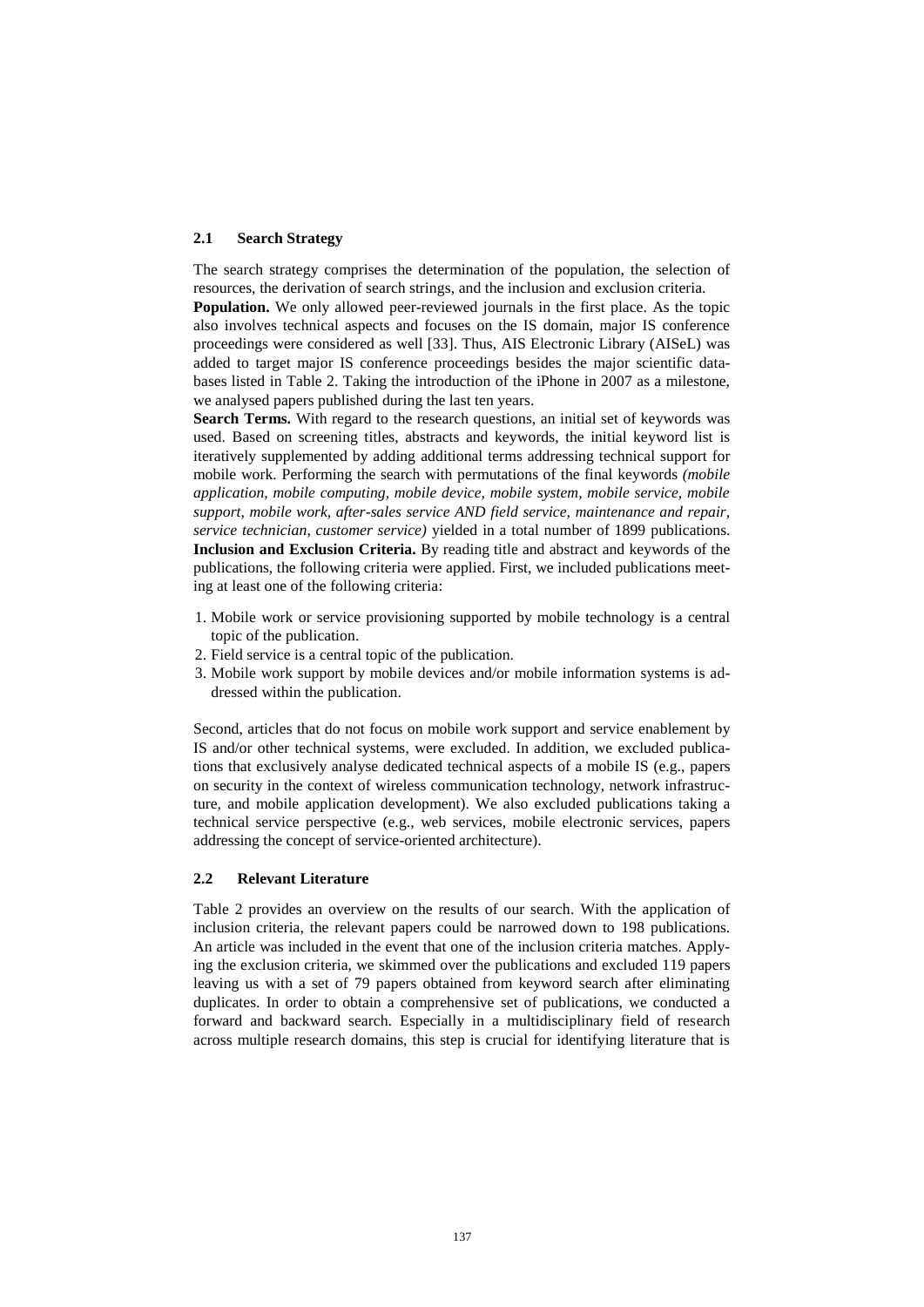both well recognized and relevant [23, 33]. As a result, this step yielded in 15 additional relevant papers. Thus all in all, we obtained a total set of 94 scholarly articles.

<span id="page-5-0"></span>

| Database                       | Final<br>Keyword<br>Search | Applying<br><i>Inclusion</i><br>Criteria | Excl. Criteria,<br>- Duplicates<br>- No Access | Net hits |
|--------------------------------|----------------------------|------------------------------------------|------------------------------------------------|----------|
| AISeL                          | 54                         | 36                                       | 19                                             | 17       |
| <b>EBSCOhost</b>               | 480                        | 51                                       | 33                                             | 18       |
| Emerald                        | 129                        | 8                                        |                                                | 7        |
| ProQuest                       | 302                        | 25                                       | 16                                             | 9        |
| <b>ScienceDirect</b>           | 445                        | 27                                       | 17                                             | 10       |
| Web of Science                 | 489                        | 51                                       | 33                                             | 18       |
| Forward and<br>backward search |                            |                                          |                                                | 15       |
|                                | 1899                       | 198                                      | 119                                            | 94       |

**Table 2.** Results of literature search

#### **2.3 Literature Analysis and Synthesis**

All papers in the final set of 94 papers were read completely. To synthesize the information [23, 33], they were classified among several dimensions into categories to answer the research questions in a structured way. First, papers were classified among the mutually exclusive categories proposed by Cooper [34] in terms of meta characteristics for a foundational understanding of the body of knowledge. Results are stated in section [3.1.](#page-5-1) Second, papers were classified among well-established *Service lifecycle stages* [35, 36], *Mobile work task characteristics* [7, 37], as well as the categories *Industry focus* and *Aim of the paper* that emerged from literature.

## <span id="page-5-2"></span>**3 Results and Current State of Research**

First, it can be noted that mobile support for field service activities is a relevant topic on both scientific literature and practice. We can conclude that early literature on mobile work support strongly emphasizes technical challenges of connectivity, security [10, 38] and caching as well as the handling of connectivity issues [39]. Whereas in early years, an accumulation of contributions focusing on requirements engineering can be identified, papers published at a later time put more emphasis on frameworks, models and reference architectures. The reason for this might be advances in integration capabilities calling for rather structuring contributions.

#### <span id="page-5-1"></span>**3.1 Meta Characteristics**

Our analysis is based on 60 journal publications and 34 publications published in conference proceedings. The applied research methods can serve as an indicator of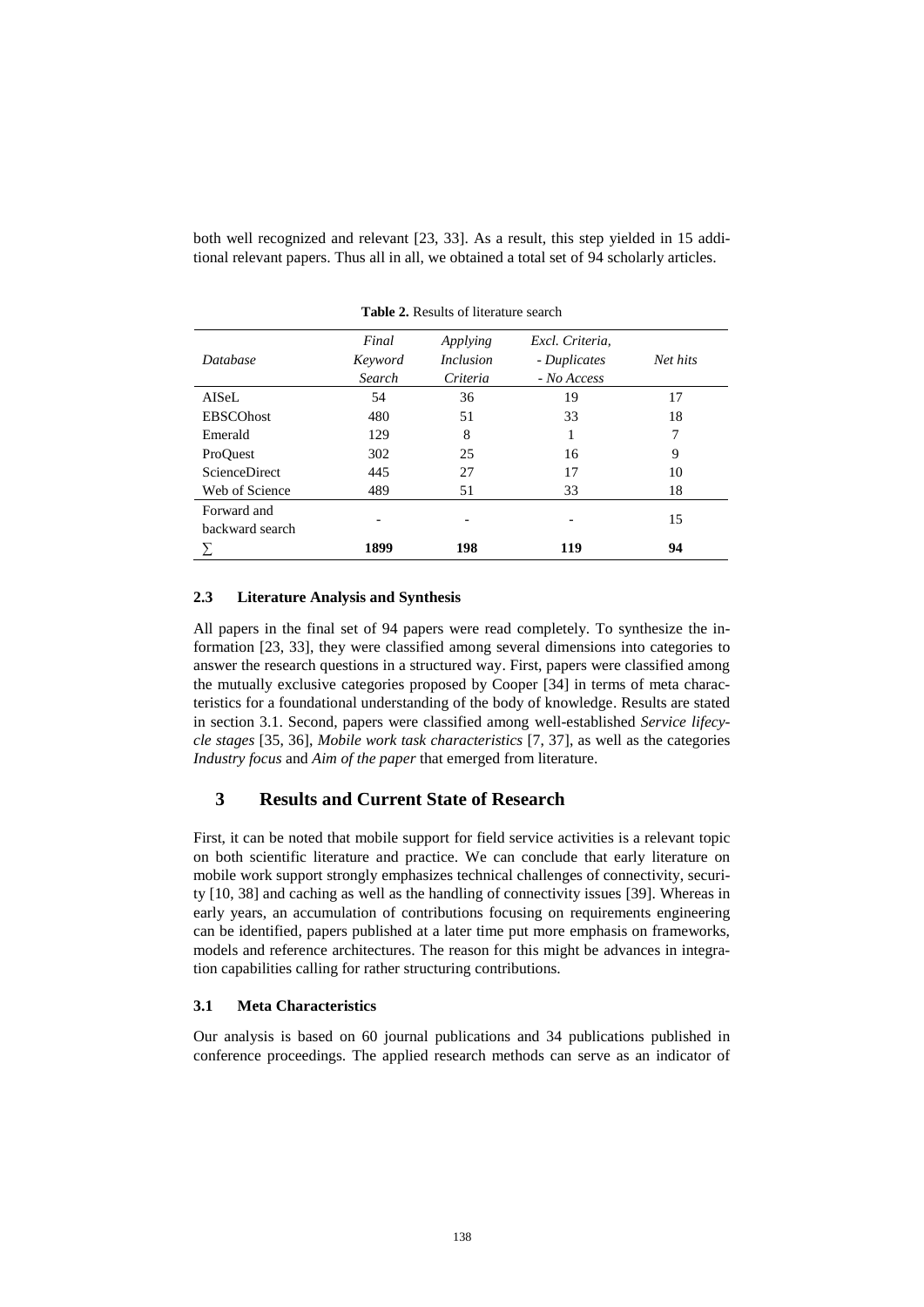research maturity of a field [33]. 6 publications are SLRs, 32 publications are case studies, 22 are quantitative studies, 14 are conceptual publications, 18 are studies on illustrative artefacts and 2 are studies using mathematical modelling. The fact that the majority of the studies use qualitative research methods can be considered as an indication of the low maturity of this field of research. The majority of the papers (74) can be assigned to the field of IS, while 7 publications are related to operations management (OM) literature, 3 papers originate from the field of management literature, 3 focus on quality management (QM) in the field of engineering and construction and 7 papers originate from the field of computer science (CS). 80 papers focus on research outcomes, 8 papers focus applications and 6 papers focus on theories.

#### **3.2 Lifecycle and Objectives**

In existing work on service science and hybrid value creation, a lifecycle perspective is a valid approach to get a comprehensive view on service systems [5, 11, 21]. Whereas very detailed models exist [40], we decided to use the model proposed by Becker et al. [35, 36] for categorization purposes, who distinguish between three lifecycle stages for service systems: (1) *planning & development*, (2) *operations* and (3) *replacement* of service systems. Within our analysis, we draw on these wellestablished lifecycle stages by adopting them as a structural frame for classification purposes. However, the replacement phase does not seem to have any relevance. Hence, only the relevant stages are addressed in the following.

**Planning & Development.** A little less than one third of the papers (32) explicitly focus on the planning & development stage. First and most fundamental, 16 publications aim at *identifying requirements and critical success factors (CSF)* of IS supporting field service provisioning and mobile work. The CSF as well as requirements do not seem to depend on a dedicated industry focus, particularly in the manufacturing industry and in technical customer service scenarios. However, high requirements in terms of effective information processing seem to exist [1]. By addressing this highly complex and interdependent context, the work of Matijacic et al. [41] and Fellmann et al. [42, 43] provides a first step to fill the gap of mobile requirements for mobile information systems. Second, concrete *implementations and prototypes* are discussed in 8 illustrative papers that primarily evaluate proposed system architectures. Third, 26 publications propose *frameworks or reference architectures* for IS supporting mobile work and field service. Due to the complex system landscape, proper systems architecture seems to be crucial for comprehensive support of mobile work. In their pivotal studies, Yuan et al. [44] and Zheng et al. [28] investigate the differences between stationary office support and mobile work support. Furthermore, they identify differences between mobile and stationary work by investigating the relationship between the mobile context, mobile workers, mobile tasks and technologies. Finally, they propose a fundamental framework for the alignment of mobile work and mobile task characteristics. In addition, Ben Moussa [39] categorizes mobile tasks in a sales context of mobile work. Despite the fact that these frameworks are highly relevant for mobile work support, only the contribution of Andersonn and Henningson [45] provides concrete guidance on the development of mobile work applications and sys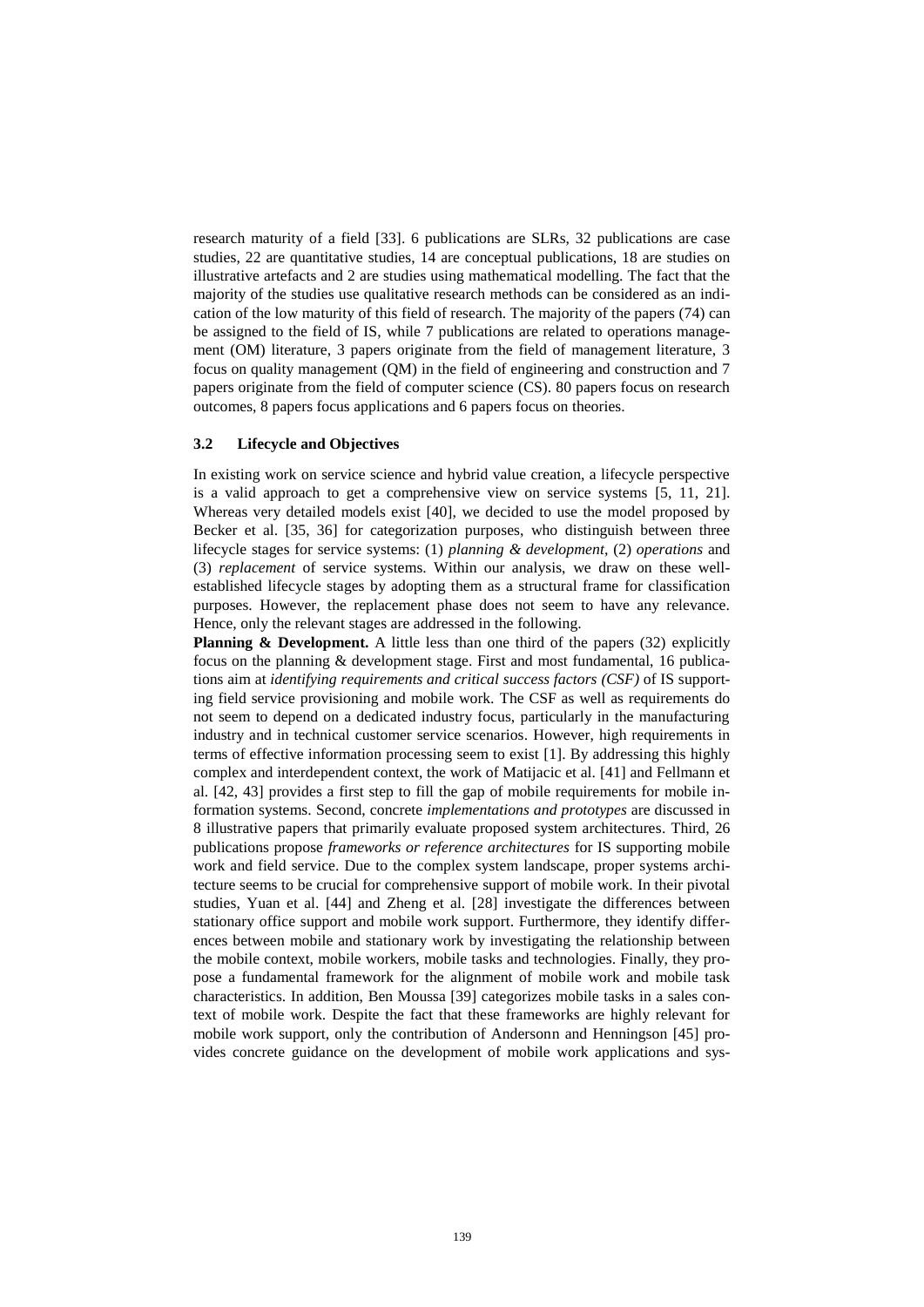tems. Fourth, *enablers and challenges for transformation* of introducing mobile work support are discussed in 12 publications. Whereas Aleksy and Stieger [17] focus on investigating the right input method in the context of industrial field service in the manufacturing industry, Yang et al. [46] focus on the reduction of misunderstandings in the context of healthcare messaging systems.

**Operations Stage.** A little more than one third of the analysed publications (37) explicitly address the operation of service systems. Key themes are *effects of technology use, assessment of technology acceptance* and *improving information management*. First, 16 papers could be identified that investigate the *effects of technology use* in a mobile work context. It can be concluded that these publications primarily have a confirmative character and use quantitative methods which indicates a high level of maturity of the field of research. Multiple studies can furthermore verify that overall service performance increases when mobile technology is used adequately [18, 47– 49]. Supporting the provisioning of field service results in enhanced responsiveness, cost savings, higher accuracy and fewer errors, and superior service quality due to improved information access, greater productivity and efficiency [9, 18, 47–51]. Second, 6 studies exist that investigate the *technology acceptance* of mobile solutions that support field service, mobile commerce [52], health and mobile sales activities, drawing on the technology acceptance model of Venkatesh and Davis [53]. Especially in the health sector, acceptance of mobile work support seems to be a central issue [9, 47, 48, 54]. Third, the *improvement of information management* can be identified as a separate category, as the majority of unsuccessful service is caused by a lack of information [1, 55, 56]. Becker et al. [56] find that depending on service process characteristics, different information needs arise. In addition, technology is far from being exploited in a gratifying way [29]. Especially the lack of systems integration is addressed as a central issue in several studies [41–43]. Therefore, adequate mobile work support and integrated IS can be considered to be crucial. [Table 3](#page-7-0) provides an overview on the objectives and outcomes of analysed papers.

<span id="page-7-0"></span>

| Aim of the paper                                      | Papers identified |
|-------------------------------------------------------|-------------------|
| Frameworks, Models and Reference Architectures        | 26                |
| Requirements Engineering and Critical Success Factors | 16                |
| <b>Effects of Technology Use</b>                      | 16                |
| Challenges, Enablers, Transformation                  | 12                |
| Technical implementation and prototypes               | 8                 |
| <b>Current Concepts</b>                               |                   |
| Acceptance                                            | 6                 |
| <b>Improve Information Management</b>                 |                   |

**Table 3.** Objectives and outcomes of analysed papers

#### **3.3 Industry Focus**

In terms of the industries addressed, we find that a large majority of publications (52) do not have a specific industry focus. However, research on mobile work support that is focused on dedicated industries exists; the majority of these specific publications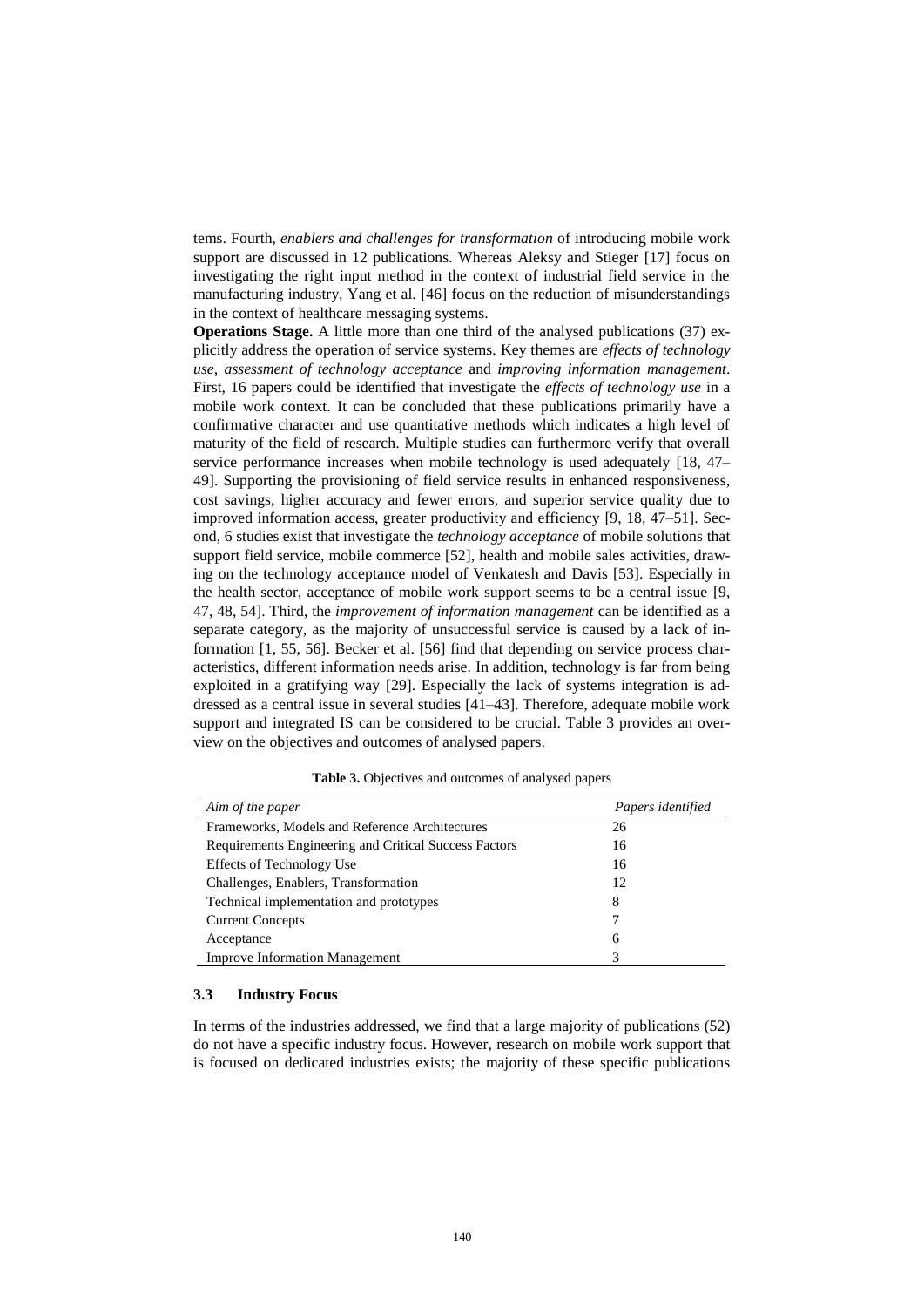address explicit requirements of the respective industry. The health and pharmaceutical industry are directly addressed by 16 publications. In this context, the readiness of the organization and acceptance of mobile technology and real-time communication and collaboration using mobile technology are especially relevant topics [10, 46, 47, 57]. Mobile work support for TCS, on the contrary, seems to be addressed by a different community closely interlocked with the manufacturing industry. In both contexts, special requirements might justify dealing with varying aspects of mobile support separately and detached from general research. In the manufacturing industry as the main area of application, basically two motivational factors for effectively leveraging mobile technology can be identified. First, complexity of machines and plants is increasingly resulting in higher requirements in terms of knowledge and informationintensity [16]. This is especially true for service and maintenance processes. Second, literature suggests that the manufacturing industry often lacks IS integration, resulting in complex challenges in providing an unified view of relevant data for TCS [17, 42, 45, 58]. Taking the example of MRO, Zolnowski et al. [5] see the need for a comprehensive installed base management of machinery instances that have to be maintained. This data can be used to keep track of the service history. Multiple attempts to tackle this and other challenges by proposing frameworks or reference architecture can be identified [42, 43, 59]. However, only isolated practical challenges are addressed. A unified architecture is still missing. In the healthcare and pharmaceutical industry, studies primarily focus on the effects of using adequate technology [9, 47, 48]. Furthermore, our analysis reveals that the challenges are not explicitly addressed within this industry. [Table 4](#page-8-0) provides an overview of the addressed industries.

**Table 4.** Industry focus of investigated literature

<span id="page-8-0"></span>

| <b>Industry Focus</b>       | Papers identified |
|-----------------------------|-------------------|
| General                     | 52                |
| <b>Health and Pharmacy</b>  | 16                |
| Manufacturing               | 11                |
| Construction                | 6                 |
| <b>Banking</b>              |                   |
| Electricity                 | 3                 |
| Public Sector and Education |                   |

#### **3.4 Fit between Mobile Work and Mobile Task Characteristics**

Different tasks demand varying mobile work support. Hence, a fit between task characteristics and mobile technology is proposed [28, 44, 52, 60–62]. Based on wellestablished mobile task characteristics [7, 37] papers were categorized as exemplary outlined in [Table 5.](#page-9-0) The importance of this task-technology fit and its positive effects on task performance is also supported by a pivotal study by Geber et al. [61]. Especially in information-intensive MRO service processes, mobile technologies offer great opportunities for improving process performance resulting in a high service quality [63].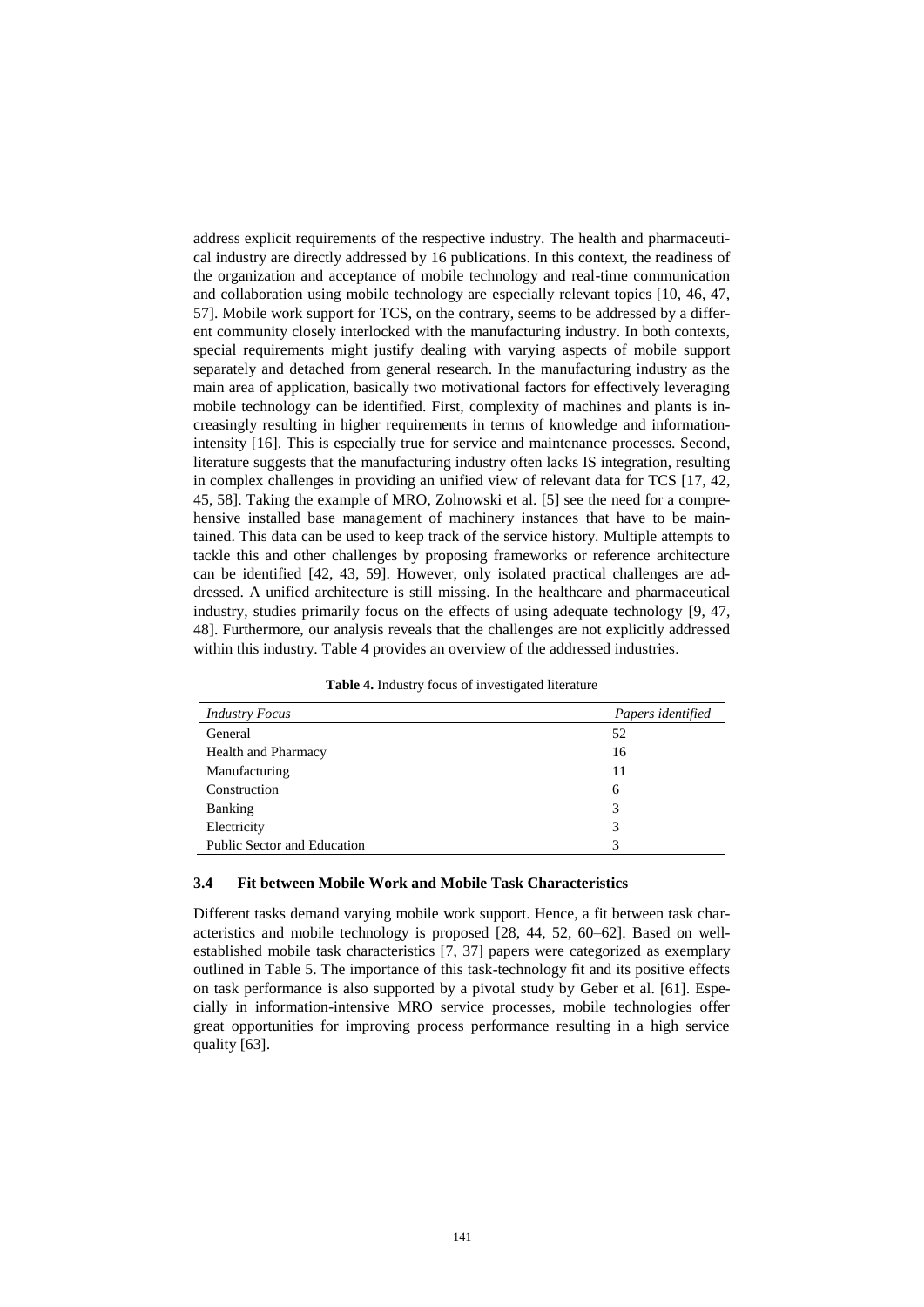| <b>Table 5.</b> Classification of mobile tasks |  |  |  |  |  |
|------------------------------------------------|--|--|--|--|--|
|------------------------------------------------|--|--|--|--|--|

<span id="page-9-0"></span>

| Mobile task        | Examples                                     | Relevant literature      |
|--------------------|----------------------------------------------|--------------------------|
| Routine tasks      | Travelling expenses claim, time recording    | [39, 43, 52, 57, 64]     |
| Communication and  | Collaboration with remote experts, decision  | [9, 46, 49, 50, 52, 59,  |
| decision making    | making, based on prior service incidents     | 65, 66                   |
| Documentation      | Service reports, leads management            | [16]                     |
| Information access | Machine (service) history, current status of | $[1, 42, 55, 62, 67-71]$ |
| and processing     | installed base data, CAD drawings            |                          |

#### **3.5 Service Activities Supported by Mobile Technology**

Two kinds of service exist that call for different requirements in terms of supportive mobile technology: blue-collar service and white-collar service. Based on analysed literature, mobile support for white-collar work has rather poor industry focus. As an example for the latter, sales activities could be identified [39, 47, 49, 52, 59, 72]. In contrast, blue-collar work such as MRO usually has an industry focus with dedicated requirements in terms of technical mobile work support and processes [41, 50]. Therefore, dedicated industry requirements have to be considered, especially in relation to mobile support for blue-collar field service.

### **4 Directions for Future Research**

We propose to structure RO2 in accordance with our analysis for RO1 and Becker et al. [36], by distinguishing between the two relevant stages *planning & development* and *operations.*

#### **4.1 Future Research Addressing the Planning & Development Stage**

Five main directions are suggested regarding research addressing the planning and development stage. First, foundational literature on service systems engineering provides sound guidance for the development of technical elements [21, 73]. However, literature on IS and mobile technology for supporting field service and mobile work does not make vivid use of these methods, but explicitly should do so for services which combine technology and highly person-oriented parts [74]. We call for future research leveraging and improving these valuable tools. Second, rather technical literature mostly takes a frontend and device-centred perspective. Which field service tasks can be supported by innovative mobile technology such as wearable devices? Furthermore, an integration of currently independent information silos in combination with smart equipment and IoT provides new opportunities for hybrid value creation and calls for research on all-encompassing predictive service triggered by the installed base itself. Third, modularization is an effective concept that enables reuse, faster service development and configuration of service systems [75]. It should be addressed in future research on technological enablement of field service, as in other domains in a systematic way [76]. Fourth, regarding transformation and the introduction of mobile work support, it is not only technical aspects that should be considered. The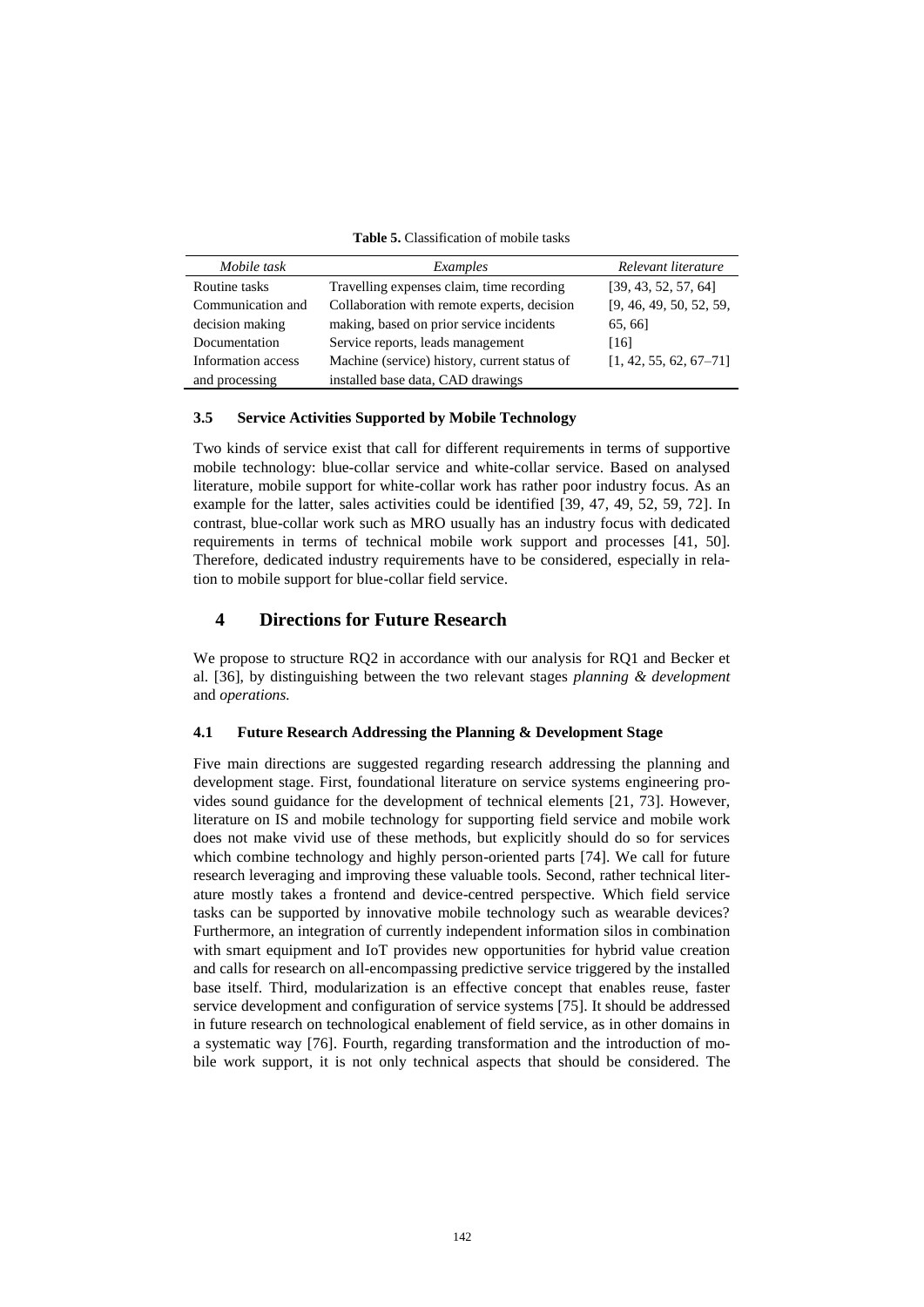alignment with processes, cultural and organizational aspects such as acceptance should be evaluated in later lifecycle stages and also considered during implementation. This can be accomplished by future research on human-centricity and early stakeholder involvement. Fifth, using mobile technology in the context of field service opens new potential for measuring the performance of the mobile workforce [16]. There is conceptual research on service performance measurement [77] and service controlling [64]; nevertheless, to date, this aspect is omitted and should be addressed adequately within the context of IoT and smart equipment.

#### **4.2 Future Research Addressing the Operations Stage**

There are three main suggestions for research addressing the operations stage. First, particularly for dominating maintenance and repair service in the manufacturing industry, the integration of several IS (e.g., customer relationship management systems and technical information about the installed base) can be identified as a pivotal challenge [17, 42, 45]. Smart integration of backend systems should be addressed in future research. Second, foundational literature in the field of service science is able to provide a comprehensive view across all lifecycle stages of a service system as well as the interplay of people, organizations, shared information and technology as relevant elements of a service system [36]. However, investigated literature in the field of work support almost exclusively focuses on mobile devices and technical aspects although identified challenges often lie in providing a comprehensive view of relevant data by integrating information from various IS in the backend. Third, the impact of trends like consumerization and mobility and innovative opportunities for hybrid value creation is barely addressed [5]. We call for future research investigating how IS integration, the effective use of advanced mobile technology like wearable devices and augmented reality as well as consumerization enable new service business models and which constituting elements these business models need to have.

## **5 Conclusion**

This SLR contributes to discussions of how advancements for field service can be achieved by leveraging the potentials of mobile technology and integrated IS. Two research questions guided this study. We have looked at the current state of research on mobile work support in the context of field service (RQ1) and derived directions for future research (RQ2). In terms of RQ1, there is no doubt that mobile technology provides new opportunities for field service and hybrid value creation in general. The results presented in Section [3](#page-5-2) are foundational for future research on effective field service support and hybrid value creation based on predictive service data of connected products. Integration of IS among the lifecycle and effective exploitation of innovative mobile technology in complex service ecosystems have been identified as key directions for future research (RQ2).

As any SLR, this paper faces limitations that are due to the literature selection process. By identifying relevant concepts beforehand and carefully selecting keywords on this basis, we tried to reduce the risk of missing out on relevant works. Still, there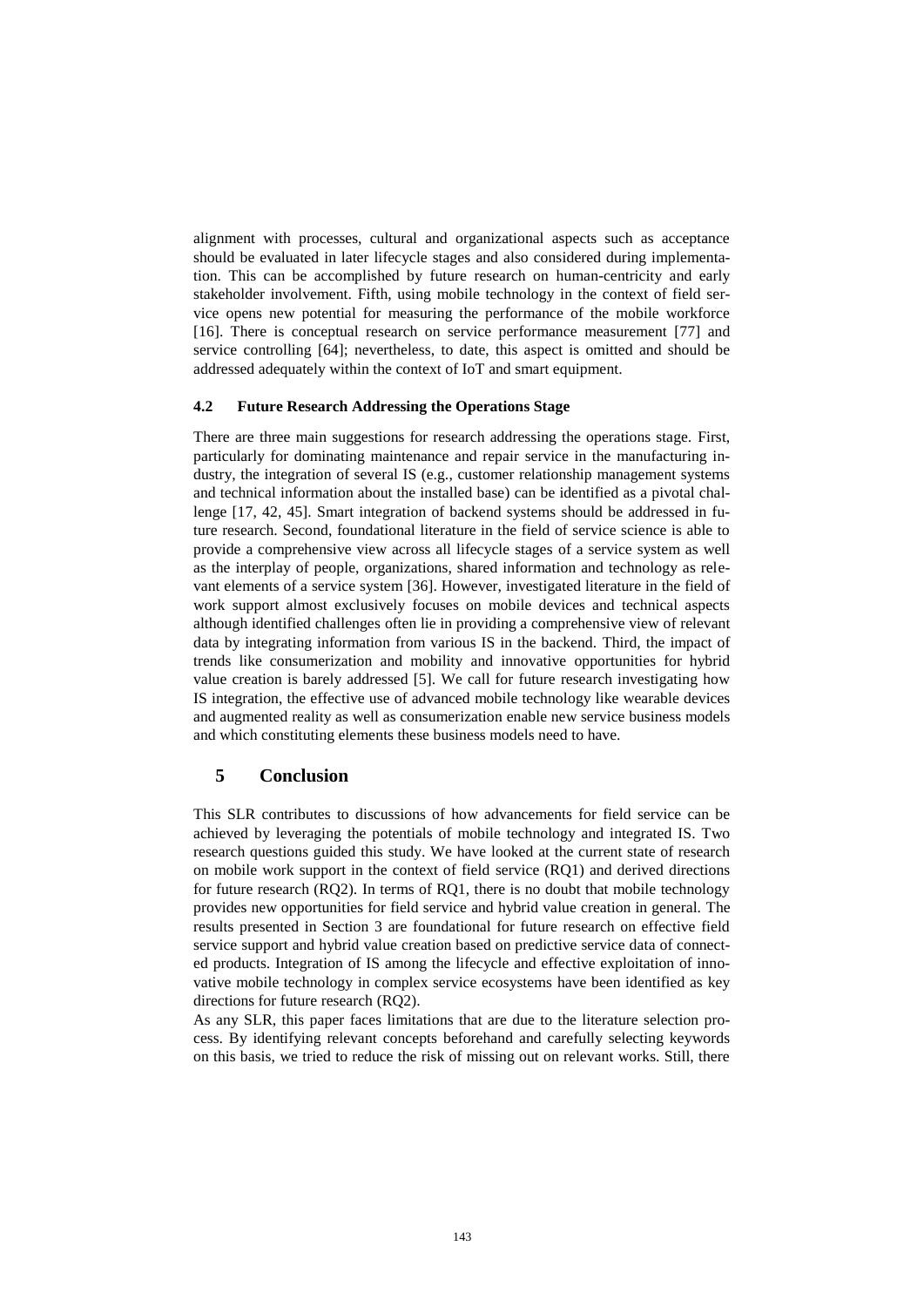is the possibility that we have omitted important works. Hence, especially a more detailed and thorough analysis of practical oriented literature might have further increased the insights.

The scholarly contribution of this SLR is two-fold. First, it provides a representative and comprehensive overview of existing literature on mobile work support for field service. The structured scientific knowledge can be used to effectively exploit innovative mobile technology for field service in future research. Second, this contribution identifies how research on innovative technology like wearable devices and integrated IS can be leveraged for effective and efficient field service which is highly relevant for practice. In combination with condition monitoring and remote service technology [5] close integration between product- and service calls for hybrid value creation throughout the entire lifecycle [12]. Smart, connected products and advanced analytical capabilities are revolutionizing the way products are monitored and serviced. Wearable devices enable effective and efficient service processes and service innovation [15]. Efficient and effective hybrid value creation scenarios in complex ecosystems between manufacturers, operators and dedicated service organizations become necessary and need to be designed and operated accordingly.

## **References**

- 1. Lehtonen, O., Ala-Risku, T., Holmström, J.: Enhancing Field-Service Delivery: the Role of Information. Journal of Quality in Maintenance Engineering. 18, 125–140 (2012)
- 2. Becker, J., Beverungen, D., Knackstedt, R., Matzner, M., Muller, O., Poppelbuss, J.: Bridging the Gap Between Manufacturing and Service Through IT-Based Boundary Objects. IEEE Transactions on Engineering Management. 60, 468–482 (2013)
- 3. Lightfoot, H., Baines, T., Smart, P.: The Servitization of Manufacturing: A Systematic Literature Review of Interdependent Trends. International Journal of Operations & Production Management. 33, 1408–1434 (2013)
- 4. Wilkinson, A., Dainty, A., Neely, A.: Changing Times and Changing Timescales: The Servitization of Manufacturing. International Journal of Operations & Production Management. 29, 425–429 (2009)
- 5. Zolnowski, A., Schmitt, A.K., Böhmann, T.: Understanding the Impact of Remote Service Technology on Service Business Models in Manufacturing: From Improving After-Sales Services to Building Service Ecosystems. In: Proceedings of the 19th European Conference on Information Systems (ECIS), Helsinki (2011)
- 6. Böhmann, T., Bremerich, N., Taurel, W.: Future Service Management: The Executive Agenda for Achieving Superior Service Performance. Books on Demand, Norderstedt (2009)
- 7. Chatterjee, S., Chakraborty, S., Sarker, S., Sarker, S., Lau, F.Y.: Examining the Success Factors for Mobile Work in Healthcare: A Deductive Study. Decision Support Systems. 46, 620–633 (2009)
- 8. Dadgar, M., Samhan, B., Joshi, K.D.: Mobile Health Information Technology and Patient Care: A Literature Review and Analysis. In: Proceedings of the 19th Americas Conference on Information Systems (AMCIS), Chicago (2013)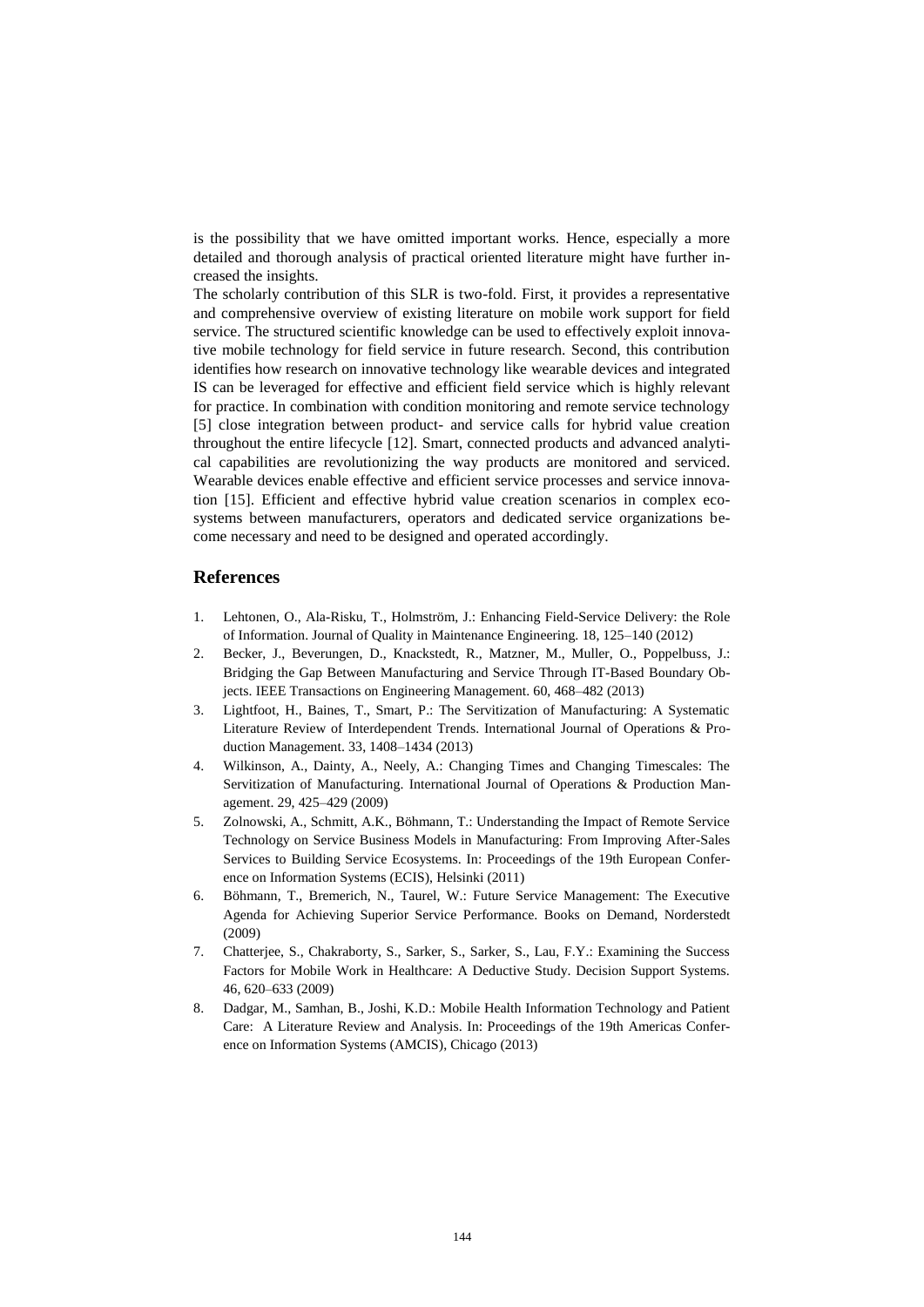- 9. Akter, S., D'Ambra, J., Ray, P.: User Perceived Service Quality of mHealth Services in Developing Countries. In: Proceedings of the 18th European Conference on Information Systems (ECIS), Pretoria (2010)
- 10. Wu, J.-H., Wang, S.-C., Lin, L.-M.: Mobile Computing Acceptance Factors in the Healthcare Industry: A Structural Equation Model. Int. Journal of Med. Informatics. 76, 66–77 (2007)
- 11. Oliva, R., Kallenberg, R.: Managing the Transition from Products to Services. International Journal of Service Industry Management. 14, 160–172 (2003)
- 12. Leimeister, J.M., Glauner, C.: Hybride Produkte–Einordnung und Herausforderungen für die Wirtschaftsinformatik. Wirtschaftsinformatik. 50, 248–251 (2008)
- 13. Rai, A., Sambamurthy, V.: The Growth of Interest in Services Management: Opportunities for Information Systems Scholars. Information Systems Research. 17, 327–331 (2006)
- 14. Walter, D.P.: Technische Kundendienstleistungen: Einordnung, Charakterisierung und Klassifikation. In: Thomas, O., Loos, P., and Nüttgens, M. (eds.) Hybride Wertschöpfung. pp. 24–41. Springer Berlin (2010)
- 15. Agnihothri, S., Sivasubramaniam, N., Simmons, D.: Leveraging Technology to Improve Field Service. International Journal of Service Industry Management. 13, 47–68 (2002)
- 16. Legner, C., Nolte, C., Urbach, N.: Evaluating Mobile Business Applications in Service and Maintenance Processes: Results of A Quantitative-empirical study. In: Proceedings of the 19th European Conference on Information Systems (ECIS), Helsinki (2011)
- 17. Aleksy, M., Stieger, B.: Challenges in the Development of Mobile Applications in Industrial Field Service. In: Proceedings of the International Conference on Network-Based Information Systems (NBiS), pp. 586–591, Indianapolis (2009)
- 18. Ray, G., Muhanna, W.A., Barney, J.B.: Information Technology and the Performance of the Customer Service Process: A Resource-Based Analysis. MIS Quarterly. 29, 625–652 (2005)
- 19. Böhmann, T., Leimeister, J.M., Möslein, K.: Service Systems Engineering: A Field for Future Information Systems Research. Business & Information Systems Engineering. 6, 73–79 (2014)
- 20. Bullinger, H.-J., Scheer, A.-W. eds: Service Engineering Entwicklung und Gestaltung innovativer Dienstleistungen. Springer, Berlin (2006)
- 21. Leimeister, J.M.: Dienstleistungsengineering und -management. Springer, Berlin (2012)
- 22. Karimi, J., Somers, T.M., Gupta, Y.P.: Impact of Information Technology Management Practices on Customer Service. Journal of Management Information Systems. 17, 125– 158 (2001)
- 23. Webster, J., Watson, R.T.: Analyzing the Past to Prepare for the Future: Writing a Literature Review. MIS Quarterly. 26, xiii–xxiii (2002)
- 24. Vargo, S.L., Lusch, R.F.: Evolving to a New Dominant Logic for Marketing. Journal of Marketing. 68, 1–17 (2004)
- 25. Chesbrough, H., Spohrer, J.: A Research Manifesto for Services Science. Communications of the ACM. 49, 35–40 (2006)
- 26. Maglio, P., Bailey, J., Gruhl, D.: Steps Toward a Science of Service Systems. Computer. 40, 71–77 (2007)
- 27. Ulaga, W., Reinartz, W.J.: Hybrid Offerings: How Manufacturing Firms Combine Goods and Services Successfully. Journal of Marketing. 75, 5–23 (2011)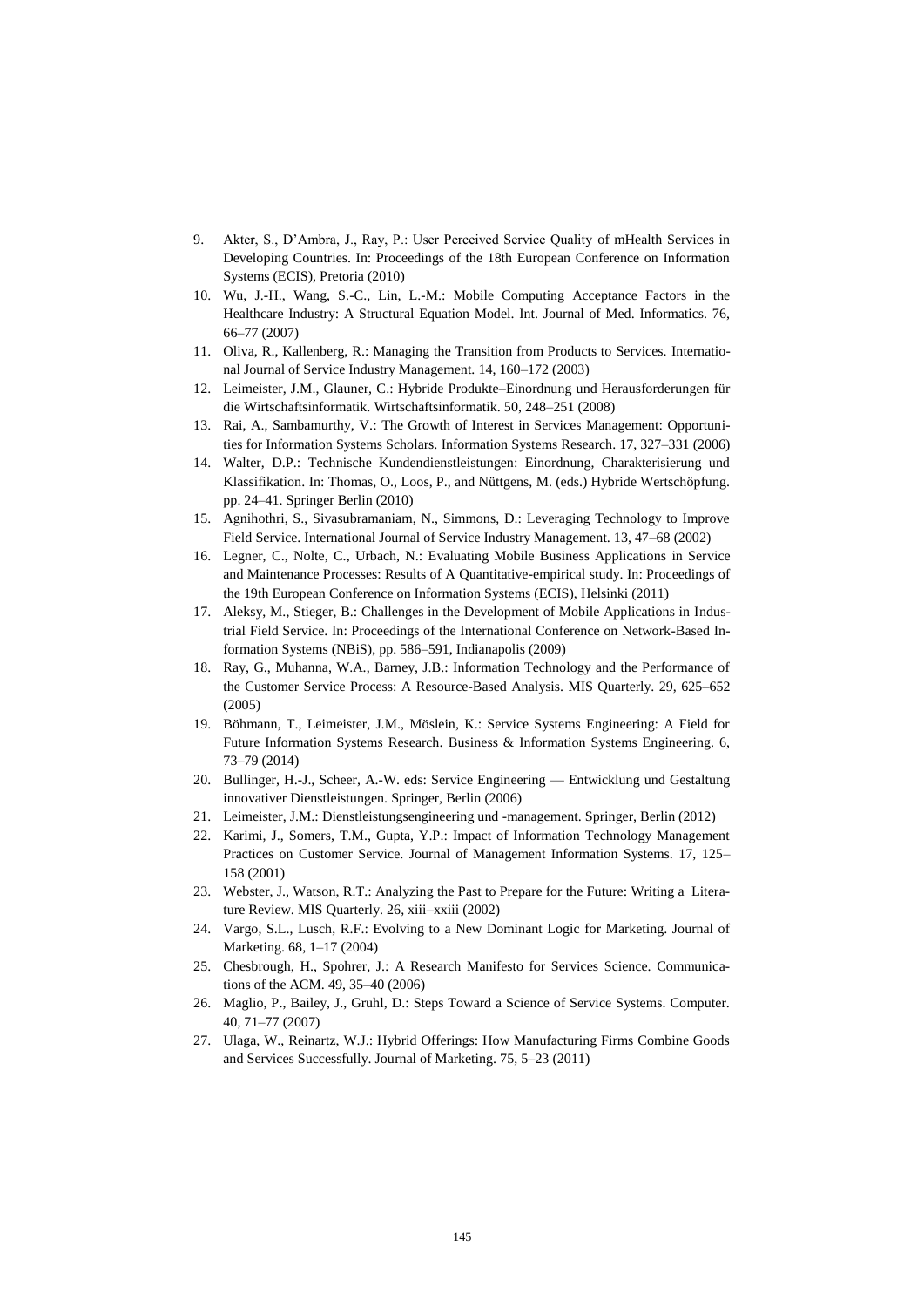- 28. Zheng, W., Yuan, Y.: Identifying the Differences Between Stationary Office Support and Mobile Work Support: a Conceptual Framework. International Journal of Mobile Communications. 5, 107–122 (2007)
- 29. Brodt, T.L., Verburg, R.M.: Managing Mobile Work —Insights from European Practice. New Technology, Work and Employment. 22, 52–65 (2007)
- 30. Maglio, P.P., Spohrer, J.: Fundamentals of Service Science. Journal of the Academy of Marketing Science. 36, 18–20 (2008)
- 31. Okoli, C., Schabram, K.: A guide to conducting a systematic literature review of information systems research. Working Papers on Information Systems. 1–51 (2010)
- 32. Vom Brocke, J., Simons, A., Niehaves, B., Riemer, K., Plattfaut, R., Cleven, A.: Reconstructing the Giant: On the Importance of Rigour in Documenting the Literature Search Process. In: Proceedings of the 17th European Conference on Information Systems (ECIS), Verona (2009)
- 33. Rowe, F.: What Literature Review Is Not: Diversity, Boundaries and Recommendations. European Journal of Information Systems. 23, 241–255 (2014)
- 34. Cooper, H.M.: Synthesizing Research: A Guide for Literature Reviews. SAGE (1998)
- 35. Becker, J., Beverungen, D.F., Knackstedt, R.: The Challenge of Conceptual Modeling for Product–Service Systems. Information Systems and e-Business Management. 8, 33–66 (2009)
- 36. Becker, J., Beverungen, D., Knackstedt, R., Matzner, M., Mueller, O., Poeppelbuss, J.: A Framework for Design Research in the Service Science Discipline. In: Proceedings of the 15th Americas Conference on Information Systems (AMCIS), San Francisco (2009)
- 37. Ammenwerth, E., Buchauer, A., Bludau, B., Haux, R.: Mobile information and communication tools in the hospital. International Journal of Medical Informatics. 57, 21–40 (2000)
- 38. Siau, K., Shen, Z.: Mobile Commerce Applications in Supply Chain Management. Journal of Internet Commerce. 1, 3–14 (2002)
- 39. BenMoussa, C.: A Task-Based Framework for Mobile Applications to Enhance Salespersons' Performance. In: Lawrence, E., Pernici, B., and Krogstie, J. (eds.) Mobile Information Systems. pp. 51–63. Springer, New York (2005)
- 40. Blinn, N., Nüttgens, M., Schlicker, M., Thomas, O., Walter, P.: Lebenszyklusmodelle hybrider Wertschöpfung: Modellimplikationen und Fallstudie an einem Beispiel des Maschinen-und Anlagenbaus. In: Proceedings of the Multikonferenz Wirtschaftsinformatik, pp. 711–722, München (2008)
- 41. Matijacic, M., Fellmann, M., Özcan, D., Kammler, F., Nuettgens, M., Thomas, O.: Elicitation and Consolidation of Requirements for Mobile Technical Customer Services Support Systems - A Multi-Method Approach. In: Proceedings of the 34th International Conference on Information Systems (ICIS), Milan (2013)
- 42. Fellmann, M., Hucke, S., Breitschwerdt, R., Thomas, O., Blinn, N., Schlicker, M.: Supporting Technical Customer Services with Mobile Devices: Towards an Integrated Information System Architecture. In: Proceedings of the 17th American Conference on Information Systems (AMCIS), Detroit (2011)
- 43. Fellmann, M., Özcan, D., Matijacic, M., Däuble, G., Schlicker, M., Thomas, O., Nüttgens, M.: Towards a Mobile Technical Customer Service Support Platform. In: Daniel, F., Papadopoulos, G.A., and Thiran, P. (eds.) Mobile Web Information Systems. pp. 296–299. Springer, Berlin (2013)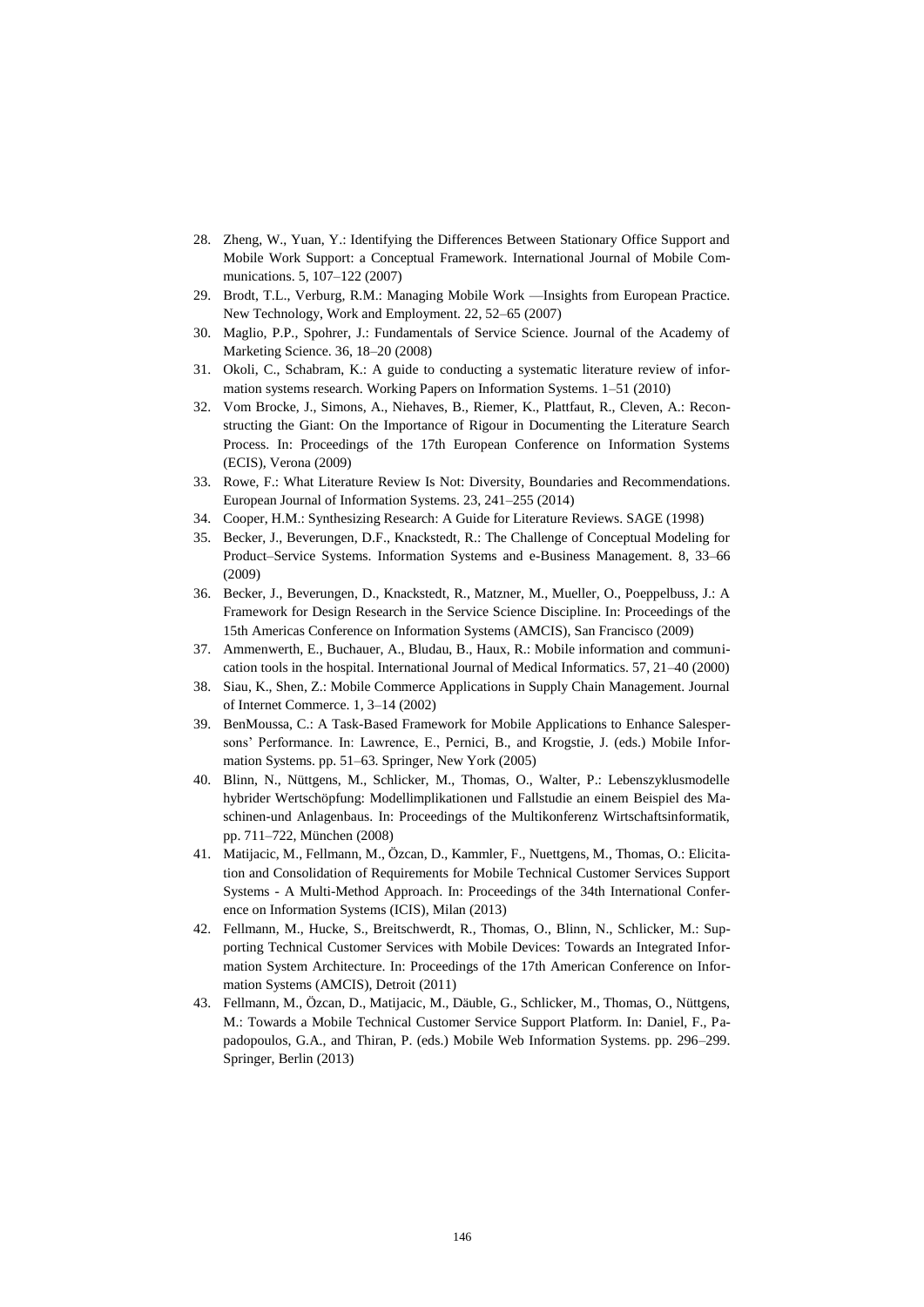- 44. Yuan, Y., Archer, N., Connelly, C.E., Zheng, W.: Identifying the Ideal Fit Between Mobile Work and Mobile Work Support. Information & Management. 47, 125–137 (2010)
- 45. Andersson, B., Henningsson, S.: Developing Mobile Information Systems: Managing Additional Aspects. In: Proceedings of the 18th European Conference on Information Systems (ECIS), Pretoria (2010)
- 46. Yang, Z., Kankanhalli, A., Ng, B.-Y., Koo, K.: Investigating Mobile Messaging in Healthcare Organizations: A Sensemaking Perspective. In: Proceedings of the 34th International Conference on Information Systems (ICIS), Milan (2013)
- 47. Ahearne, M., Jones, E., Rapp, A., Mathieu, J.: High Touch Through High Tech: The Impact of Salesperson Technology Usage on Sales Performance via Mediating Mechanisms. Management Science. 54, 671–685 (2008)
- 48. Scheepers, H., McKay, J.: An Empirical Assessment of the Business Value Derived from Implementing Mobile Technology: A Case Study of Two Organizations. In: Proceedings of the 12th European Conference on Information Systems (ECIS), Turku (2004)
- 49. Beurer-Zuellig, B., Meckel, M.: Smartphones Enabling Mobile Collaboration. In: Proceedings of the 41st Hawaiian International Conference on System Sciences (HICSS), Waikoloa (2008)
- 50. Löfgren, A.: Mobility In-site: Implementing Mobile Computing in a Construction Enterprise. Communications of the Association for Information Systems. 20, 594–604 (2007)
- 51. Basole, R.: Transforming Enterprises through Mobile Applications: A Multi-Phase Framework. In: Proceedings of the 11th Americas Conference on Information Systems (AMCIS), pp. 1935–1939, Omaha (2005)
- 52. Lee, C.-C., Cheng, H.K., Cheng, H.-H.: An Empirical Study of Mobile Commerce in Insurance Industry: Task–Technology Fit and Individual Differences. Decision Support Systems. 43, 95–110 (2007)
- 53. Venkatesh, V., Davis, F.D.: A Theoretical Extension of the Technology Acceptance Model: Four Longitudinal Field Studies. Management Science. 46, 186–204 (2000)
- 54. Akter, S., Ray, P., D'Ambra, J.: Viewing Systems as Services: The Role of Service Quality. In: Proceedings of the 32th International Conference on Information Systems (ICIS), Shanghai (2011)
- 55. Belvedere, V., Grando, A., Bielli, P.: A Quantitative Investigation of the Role of Information and Communication Technologies in the Implementation of a Product-Service System. International Journal of Production Research. 51, 410–426 (2013)
- 56. Becker, J., Beverungen, D., Knackstedt, R., Matzner, M., Muller, O.: Information Needs in Service Systems - A Framework for Integrating Service and Manufacturing Business Processes. In: Proceedings of the 44th Hawaii International Conference on System Sciences (HICSS), Waikoloa (2011)
- 57. Scheepers, R.: The Implementation of Mobile Technology in Organizations: Expanding Individual Use Contexts. In: Proceedings the 25th International Conference on Information Systems (ICIS), Washington (2004)
- 58. Arnaiz, A., Emmanouilidis, C., Iung, B., Jantunen, E.: Mobile Maintenance Management. Journal of Int. Technology and Information Management. 15, 11–22 (2006)
- 59. Kokemueller, J., Kett, H., Hoess, O., Weisbecker, A.: A Mobile Support System for Collaborative Multi-Vendor Sales Processes. In: Proceedings of the 14th Americas Conference on Information Systems (AMCIS), Toronto (2008)